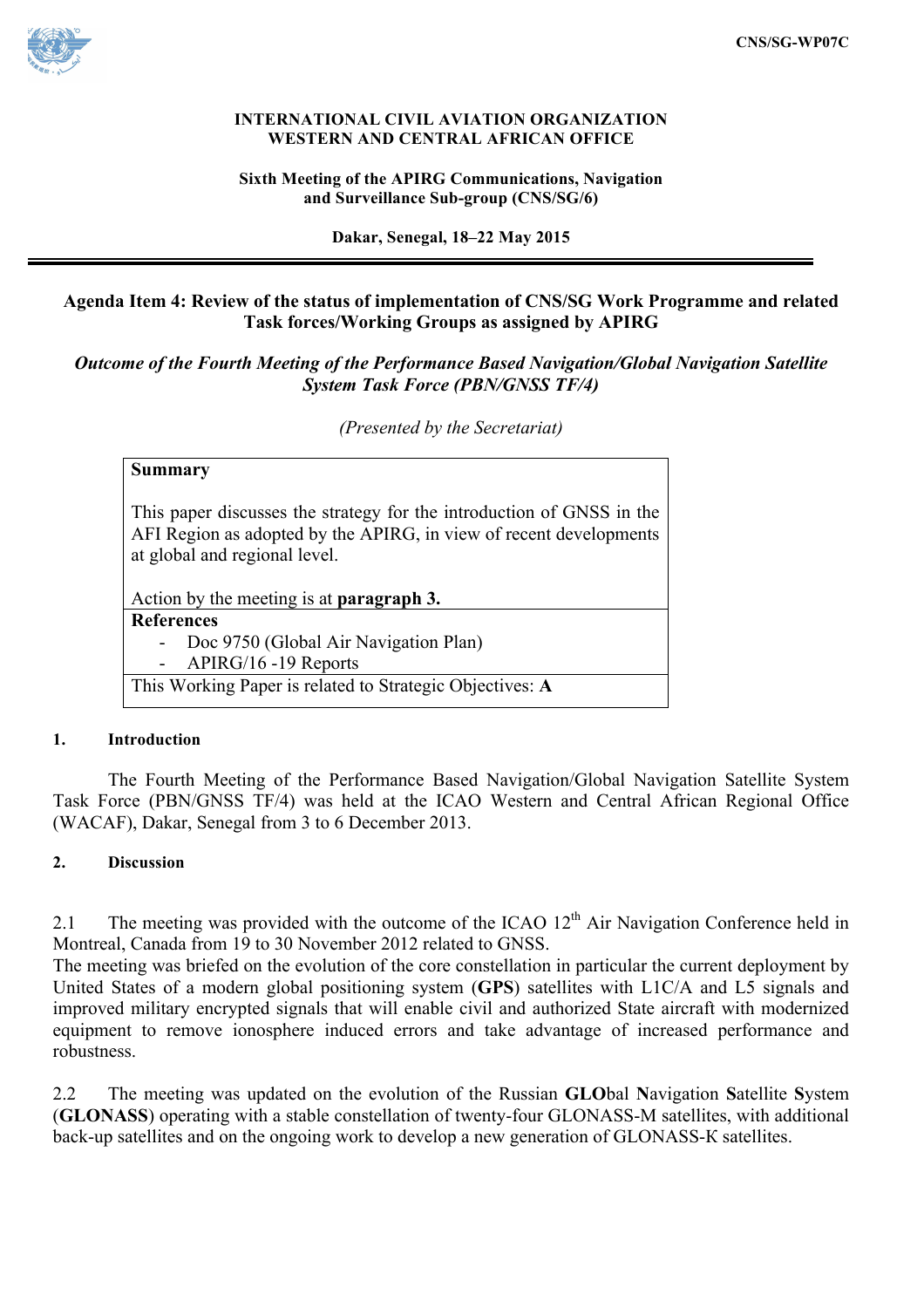

2.3 The meeting also noted the progresss made by the European Union in the development of **Galielo** planned to be fully deployed in 2020 and the development of the China **BeiDou**, GNSS constellation system planned to be fully operational on 2020.

2.4 The meeting considered **Recommendation 6/5** *( ICAO work programme to support global navigation satellite system evolution*) of ICAO 12<sup>th</sup> AN Conference requesting ICAO to undertake a work programme to address interoperability of existing and future global navigation satellite system constellations and augmentation systems, identify operational benefits to enable air navigation service providers and aircraft operators to quantify these benefits for their specific operational environment and continue the development of Standards and Recommended Practices and guidance material for existing and future global navigation satellite system elements and encouraging the development of industry standards for avionics.

2.5 The meeting noted **Recommendation 6/6** (Use *of multiple constellations*) of the Conference calling upon States to take advantage of the improved robustness and availability enabled by multiple global navigation satellite system constellations and associated augmentation systems and encouraging them to publish information specifying the GNSS elements they approve for use in their airspace and to adopt a performance-based approach with regard to the use GNSS.

2.6 The meeting was provided with the outcome of the 12th Air navigation conference related to the Ionospheric Effects on GNSS Aviation Operations. Emphasis was made on Recommendation 6/9 (*Ionosphere and space weather information for future global navigation satellite system implementation*) of the Conference requesting ICAO to coordinate regional and global activities on ionosphere characterization for global navigation satellite system implementation and States to consider a collaborative approach to resolve ionospheric issues including ionospheric characterization for costeffective, harmonized and regionally suitable GNSS implementation and formulated conclusion 4/04 that reads as follows:.

## **CONCLUSION 4/04: REVIEW OF THE AFI GNSS STRATEGYIN LINE WITH THE RECOMMENDATIONS OF ICAO 12th AN-CONFRERENCE**

## **That:**

**When reviewing and implementing the AFI GNSS strategy and Plan AFI States consider the advantage of the improved robustness and availability enabled by multiple GNSS constellations and associated augmentation systems and develop the appropriated relevant regulation for cost effective use of core and augmented GNSS.**

The meeting was briefed on APIRG meetings relevant conclusions and decision since APIRG/16 meeting. Focus was made on the last APIRG/19 Conclusion 19/28 (*Assessment of GNSS vulnerabilities*) and Conclusion 19/29 (Impact *Analysis of the implementation of GNSS/SBAS in the AFI Region*)

2.7 The meeting was informed on the main components of the AFI Air Navigation System Implementation Action Plan consisting in the implementation of ICAO Aviation Systems Blocks Upgrades (ASBU) applicable block 0 Modules.

It was agreed that the timelines of the AFI GNSS strategy and Plan should be aligned with those related to the implementation of GNSS contained in the action Plan and the following conclusion was formulated:.

#### **CONCLUSION 4/05: Alignment of the timelines of the AFI GNSS Strategy with those related to the implementation of GNSS elements under ASBU Block 0 Module B0-APTA**

**That**: